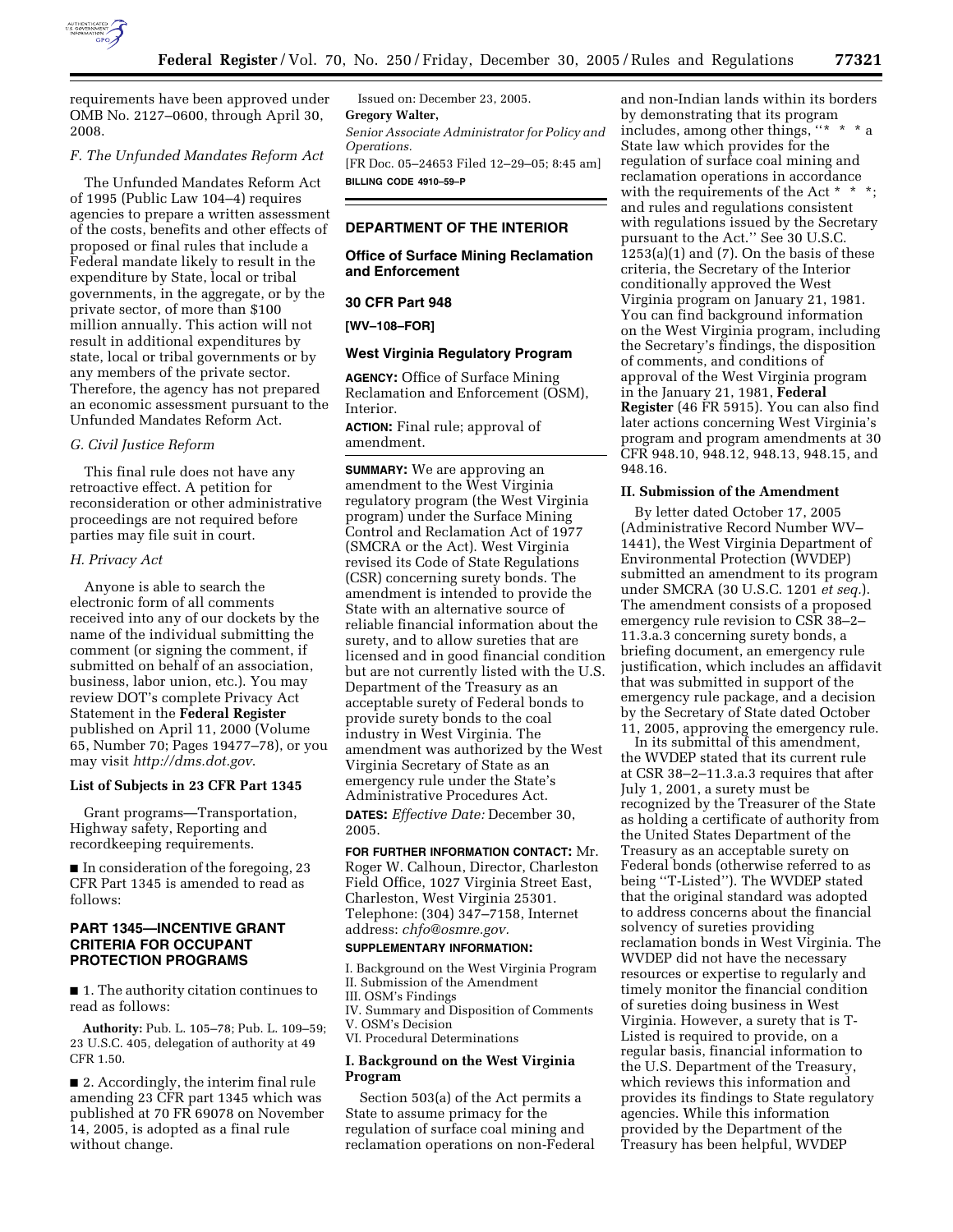stated, this restriction has prevented sureties that are not T-Listed, and that are otherwise in good financial condition, from providing reclamation bonds in West Virginia. The WVDEP stated that this, along with other reasons, has adversely impacted the market for reclamation bonds in West Virginia. Further, the WVDEP stated, since a surety must have at least two years experience providing surety bonds before it can be T-Listed, a new insurance company or an existing insurance company that has not previously issued surety bonds cannot offer surety bonds in West Virginia.

The WVDEP stated that the emergency rule amendment to CSR 38– 2–11.3.a.3 not only addresses the concerns noted above by providing an alternative source of reliable financial information about the surety, but it also allows sureties that are licensed and in good financial condition but are not T-Listed to provide surety bonds in West Virginia.

The WVDEP stated that an ''emergency'' exists under the State's Administrative Procedures Act because there is presently a great demand for reclamation bonds from the coal industry in West Virginia that is not being met by the limited number of sureties currently offering surety bonds in West Virginia. As a result, alternative, more expensive means are being used by coal companies to comply with the State's bonding requirements. Among other things, this has greatly restricted the availability of capital for the development of new coal mines and the creation of new jobs. The State acknowledges that at a time when coal is so important to West Virginia's economy, this dearth of surety bonds is having a significant negative impact on West Virginia's coal industry. The proposed amendment to 38 CSR 2 is thus necessary ''to prevent substantial harm to the public interest.''

By electronic mail dated November 4, 2005, WVDEP submitted revisions it made to its emergency rule based upon the State's comment period which ended on October 27, 2005 (Administrative Record Number WV– 1447). The revision package consists of the amended emergency rule, Form #8 Notice of an Emergency Amendment to an Emergency Rule, amended Emergency Rule Questionnaire dated October 28, 2005, and Form #3 Notice of Agency Approval of a Proposed Rule and Filing with the Legislative Rulemaking Review Committee. These documents were filed with the West Virginia Secretary of State and the Legislative Rulemaking Review Committee on November 2, 2005.

We announced receipt of the proposed amendment in the November 8, 2005, **Federal Register** (70 FR 67654). In the same document, we opened the public comment period and provided an opportunity for a public hearing or meeting on the adequacy of the proposed amendment (Administrative Record Number WV–1448). We did not hold a hearing or a meeting because no one requested one. The public comment period closed on December 8, 2005. We received comments from one industry organization and one Federal agency.

## **III. OSM's Findings**

Following are the findings that we made concerning the amendment under SMCRA and the Federal regulations at 30 CFR 732.15 and 732.17. We are approving the amendment in full, as modified on November 4, 2005. Any revisions that we do not specifically discuss below concern nonsubstantive wording or editorial changes and are approved here without discussion.

#### *CSR 38–2–11.3.a.3 Surety*

The existing rule currently provides that surety received after July 1, 2001, must be recognized by the Treasurer of the State as holding a current certificate of authority from the U.S. Department of the Treasury as an acceptable surety on Federal bonds. In its October 17, 2005, submittal, CSR 38–2–11.3.a.3 was proposed to be amended by adding new language at the end of the existing requirement to provide as follows:

11.3.a.3. Surety received after July 1, 2001 must: (i) be recognized by the treasurer of state as holding a current certificate of authority from the United States Department of the Treasury as an acceptable surety on federal bonds; Or (ii) submit to the Secretary proof that the surety holds a valid license issued by the basis a certificate of good standing or other evidence demonstrating that the surety remains licensed or otherwise in good standing with the West Virginia Insurance Commissioner and the insurance regulator of its domiciliary state and within four (4) years take all steps necessary to obtain a certificate of authority from the United States Department of the Treasury as an acceptable surety on federal bonds.

The WVDEP filed the emergency rule with the West Virginia Secretary of State on September 21, 2005. The Secretary of State approved the rule on an emergency basis pursuant to W. Va. Code 29A–3–15a on October 11, 2005.

The WVDEP also filed a legislative rule containing the same language with the Secretary of State on September 21, 2005 (Administrative Record Number WV–1442). At the same time, the State announced a public comment period on the legislative rule. The public comment period commenced on September 21,

2005, and closed on October 27, 2005. A public hearing was held at the WVDEP office in Kanawha City prior to the close of the comment period.

On October 3, 2005, the WVDEP provided OSM a copy of the proposed rule for informal review. Unlike the State's existing surety bond provisions at CSR 38–2–11.3.a.1 and the Federal surety bond requirements at 30 CFR 800.20(a), the proposed revision at CSR 38–2–11.3.a.3 did not appear to require the surety to be licensed to do business in the State. To resolve this concern and to make additional clarifications without altering the purpose or intent of either the emergency or the legislative rule, on October 14, 2005 (Administrative Record Number WV– 1443), OSM recommended that the language in both rules be revised as follows:

11.3.a.3. Any company that executes surety bonds in the State after July 1, 2001, must: (i) Be recognized by the treasurer of the state as holding a current certificate of authority from the United States Department of the Treasury as an acceptable surety on federal bonds by being included on the Treasury Department's listing of approved sureties (Department Circular 570); or (ii) submit proof to the Secretary that it holds a valid license issued by the West Virginia Insurance Commissioner, and agree to submit to the Secretary on at least a quarterly basis a certificate of good standing from the West Virginia Insurance Commissioner and such other evidence from the insurance regulator of its domiciliary state, if other than West Virginia, demonstrating that it is also in good standing in that state. Companies not included on the United States Treasury Department's listing of approved sureties must diligently pursue application for listing, submit evidence on a semi-annual basis demonstrating that they are pursuing such listing, and within four (4) years, obtain a certificate of authority from the United States Department of the Treasury as an acceptable surety on federal bonds.

At the time, State officials agreed that while the recommended technical revisions offered by OSM appeared to clarify that a surety must be licensed to do business in the State and did not change the intent of their initial rule, they needed to wait until after the close of their comment period before making any changes to the rule. The WVDEP stated that it would submit the revisions and any additional changes to OSM after the close of the State's comment period on October 27, 2005. The WVDEP further stated that the revision would be in the form of both an emergency and a legislative rule. We subsequently stated in our November 8, 2005, proposed rule notice that if the WVDEP submits revised rules that contain language identical to the language recommended by OSM, and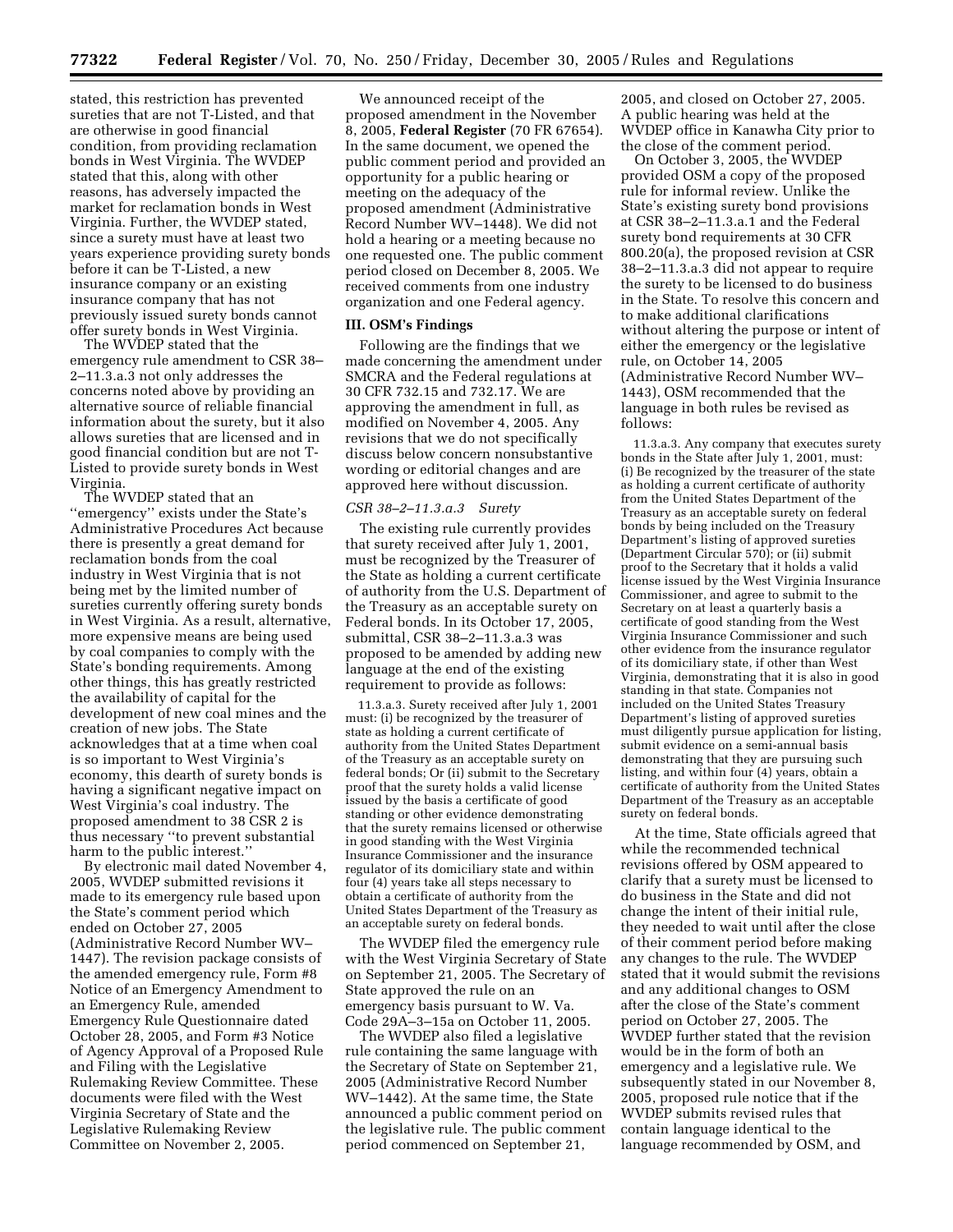quoted above, that revised language would be acted upon by OSM in this final rulemaking. If substantive changes beyond or other than those recommended by OSM were included in the revised rules, we stated that we may need to reopen the comment period.

The legislative rule was submitted to the Legislative Rulemaking Review Committee after the close of the comment period, and it is to be acted upon by the West Virginia Legislature during the upcoming 2005–2006 regular legislative session. If that rule is adopted with the identical language recommended by OSM as quoted above, no further action will be required by OSM, and it will become part of West Virginia's permanent regulatory program upon submission by the State.

Given that an emergency situation currently exists in West Virginia with regard to surety bonds and to avoid any unnecessary delays in approving the proposed State rule, we requested comments on both the proposed State rule and our suggested revisions to that rule as quoted above. We stated in the proposed rule notice that any changes adopted by the State after the close of its public comment period would result in the revision to both its emergency and legislative rules. As mentioned above, any substantive changes in the proposed State rules that go beyond the suggested language provided by OSM and quoted above would also be subject to further rulemaking.

In its November 4, 2005, submittal, the WVDEP provided revisions to its emergency rule at CSR 38–2–11.3.a.3 that were approved by the West Virginia Secretary of State. The effective date of the revision is September 21, 2005. As proposed in the State's November 4, 2005, submittal, the existing language was deleted and CSR 38–2–11.3.a.3 now provides as follows:

11.3.a.3. Any company that executes surety bonds in the State after July 1, 2001, must: (i) Be recognized by the treasurer to [of] the state as holding a current certificate of authority from the United States Department of the Treasury as an acceptable surety on federal bonds by being included on the Treasury Department's listing of approved sureties (Department Circular 570); or (ii) submit proof to the Secretary that it holds a valid license issued by the West Virginia Insurance Commissioner, and agree to submit to the Secretary on at least a quarterly basis a certificate of good standing from the West Virginia Insurance Commissioner and such other evidence from the insurance regulator of its domiciliary state, if other than West Virginia, demonstrating that it is also in good standing in that state. Companies not included on the United States Treasury Department's listing of approved sureties must diligently pursue application for listing,

submit evidence on a semi-annual basis demonstrating that they are pursuing such listing, and within four (4) years, obtain a certificate of authority from the United States Department of the Treasury as an acceptable surety on federal bonds.

With the exception of the typographical error which the State intends to correct (''to'' should be changed to ''of''), we find that the revised emergency rule language submitted by the State on November 4, 2005, is identical to the language that OSM recommended it adopt, and that is quoted above, to resolve our initial concerns with the language that was submitted on October 17, 2005. Furthermore, we find that, as amended, the emergency rule at CSR 38–2– 11.3.a.3 contains changes that have no direct Federal counterparts, but is, nevertheless, consistent with and no less effective than the Federal regulations at 30 CFR 800.20(a) concerning surety bonds and can be approved. As we stated above, the legislative rule that will make permanent the provisions of the emergency rule was submitted to the West Virginia Legislative Rulemaking Review Committee on November 2, 2005. That provision will be acted upon by the West Virginia Legislature during the upcoming 2005–2006 regular legislative session. If that legislative rule is adopted with language identical to that which we are approving here, and quoted above, no further action will be required by OSM, and it will become part of West Virginia's permanent regulatory program upon submission by the State. Any substantive changes to that legislative rule that go beyond the language that we are approving here and quoted above will be subject to public review and further rulemaking.

## **IV. Summary and Disposition of Comments**

### *Public Comments*

We published a **Federal Register**  notice on November 8, 2005, and asked for public comments on the proposed State amendment (Administrative Record Number WV–1448). One organization responded on December 2, 2005 (Administrative Record Number WV–1450). The West Virginia Coal Association (WVCA) encouraged OSM's approval of the amendment. According to the WVCA, there are currently a very limited number of surety companies offering surety bonds in West Virginia. Because of market conditions, there is a great demand for surety bonds. The WVCA said that the proposed amendment would not only have the potential to increase the availability of

bonds in West Virginia, but it would do so without increasing any risk for the State. It would only allow surety companies that are licensed in West Virginia and in good standing/good financial condition, but are not T-listed, to market surety bonds in West Virginia. As noted above in the finding, we are approving the amendment.

### *Federal Agency Comments*

Under 30 CFR 732.17(h)(11)(i) and section 503(b) of SMCRA, we requested comments on the amendment from various Federal agencies with an actual or potential interest in the West Virginia program (Administrative Record Number WV–1446). We only received comments from the U.S. Environmental Protection Agency. Its comments are summarized below.

## *Environmental Protection Agency (EPA) Concurrence and Comments*

Under 30 CFR 732.17(h)(11)(ii), we are required to obtain written concurrence from EPA for those provisions of the program amendment that relate to air or water quality standards issued under the authority of the Clean Water Act (33 U.S.C. 1251 *et seq.*) or the Clean Air Act (42 U.S.C. 7401 *et seq.*). None of the revisions that West Virginia proposed to make in this amendment pertain to air or water quality standards. Therefore, we did not ask EPA to concur on the amendment.

Under 30 CFR 732.17(h)(11)(i), we requested comments on the amendment from EPA (Administrative Record Number WV–1446). EPA responded by letter dated December 5, 2005, and stated that it did not identify any apparent inconsistencies with the Clean Water Act or other statutes and regulations under EPA's jurisdiction. EPA went on to say, ''Our primary interests concerning reclamation bonds are that they be sufficient to provide restoration of land and water resources in case of bankruptcy and that surety companies which underwrite these bonds remain solvent.'' (Administrative Record Number WV–1451). We note that the amendment that we are approving here does not alter the State's approved bonding requirements concerning the amount of bond.

#### **V. OSM's Decision**

Based on the above findings, we are approving the program amendment West Virginia sent us on October 17, 2005, and amended on November 4, 2005. To implement this decision, we are amending the Federal regulations at 30 CFR part 948, which codify decisions concerning the West Virginia program. We find that good cause exists under 5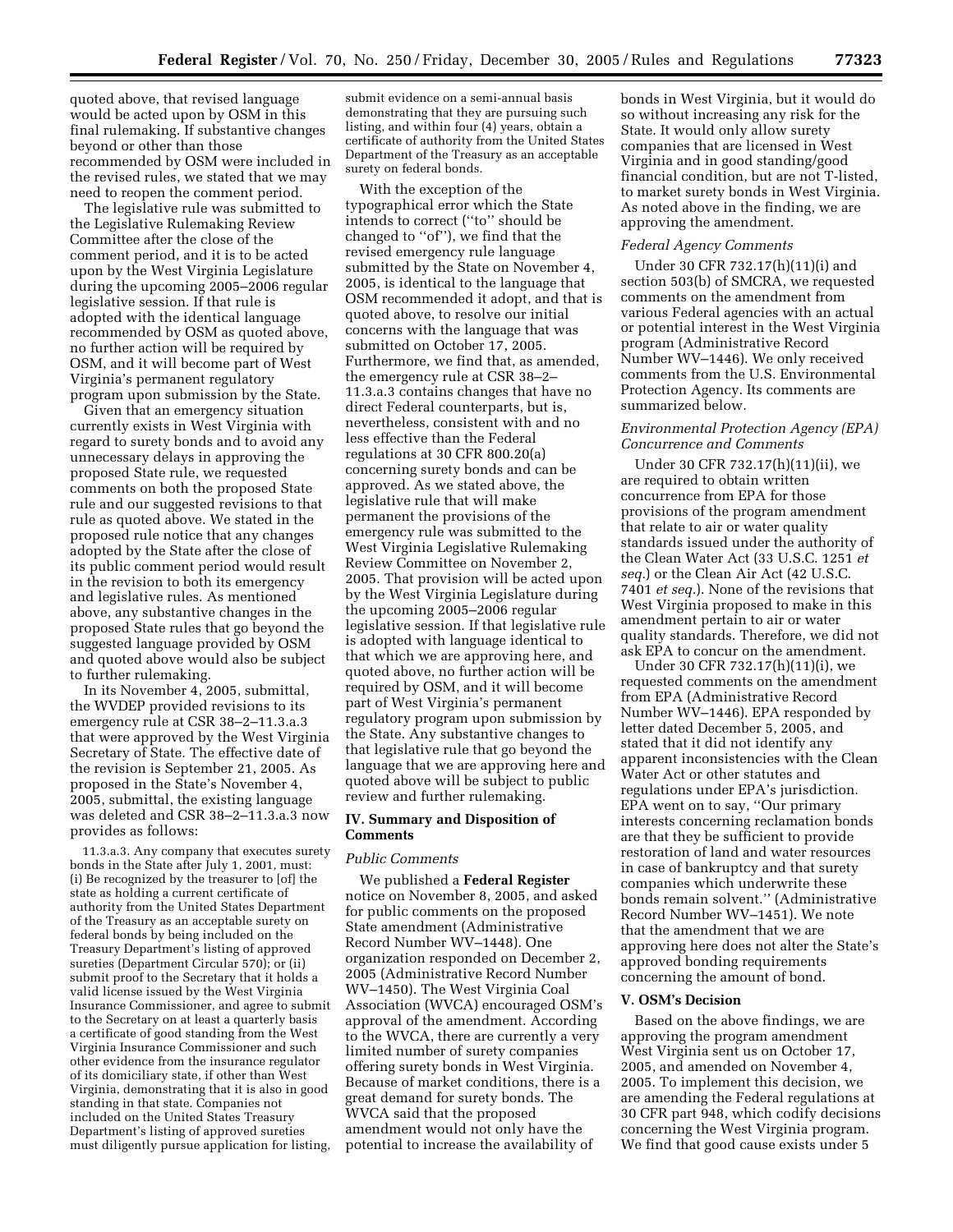U.S.C. 553(d)(3) to make this final rule effective immediately. Section 503(a) of SMCRA requires that the State's program demonstrate that the State has the capability of carrying out the provisions of the Act and meeting its purposes. Making this rule effective immediately will expedite that process. SMCRA requires consistency of State and Federal standards.

### **VI. Procedural Determinations**

### *Executive Order 12630—Takings*

This rule does not have takings implications. This determination is based on the analysis performed for the Federal bonding regulations.

# *Executive Order 12866—Regulatory Planning and Review*

This rule is exempt from review by the Office of Management and Budget under Executive Order 12866.

# *Executive Order 12988—Civil Justice Reform*

The Department of the Interior has conducted the reviews required by section 3 of Executive Order 12988 and has determined that this rule meets the applicable standards of subsections (a) and (b) of that section. However, these standards are not applicable to the actual language of State regulatory programs and program amendments because each program is drafted and promulgated by a specific State, not by OSM. Under sections 503 and 505 of SMCRA (30 U.S.C. 1253 and 1255) and the Federal regulations at 30 CFR 730.11, 732.15, and 732.17(h)(10), decisions on proposed State regulatory programs and program amendments submitted by the States must be based solely on a determination of whether the submittal is consistent with SMCRA and its implementing Federal regulations and whether the other requirements of 30 CFR parts 730, 731, and 732 have been met.

#### *Executive Order 13132—Federalism*

This rule does not have federalism implications. SMCRA delineates the roles of the Federal and State Governments with regard to the regulation of surface coal mining and reclamation operations. One of the purposes of SMCRA is to ''establish a nationwide program to protect society and the environment from the adverse effects of surface coal mining operations.'' Section 503(a)(1) of SMCRA requires that State laws regulating surface coal mining and reclamation operations be ''in accordance with'' the requirements of SMCRA, and section 503(a)(7) requires that State programs contain rules and

regulations ''consistent with'' regulations issued by the Secretary pursuant to SMCRA.

# *Executive Order 13175—Consultation and Coordination With Indian Tribal Governments*

In accordance with Executive Order 13175, we have evaluated the potential effects of this rule on Federallyrecognized Indian tribes and have determined that the rule does not have substantial direct effects on one or more Indian tribes, on the relationship between the Federal Government and Indian tribes, or on the distribution of power and responsibilities between the Federal Government and Indian tribes. The basis for this determination is that our decision is on a State regulatory program and does not involve a Federal regulation involving Indian lands.

## *Executive Order 13211—Regulations That Significantly Affect the Supply, Distribution, or Use of Energy*

On May 18, 2001, the President issued Executive Order 13211 which requires agencies to prepare a Statement of Energy Effects for a rule that is (1) considered significant under Executive Order 12866, and (2) likely to have a significant adverse effect on the supply, distribution, or use of energy. Because this rule is exempt from review under Executive Order 12866 and is not expected to have a significant adverse effect on the supply, distribution, or use of energy, a Statement of Energy Effects is not required.

#### *National Environmental Policy Act*

This rule does not require an environmental impact statement because section 702(d) of SMCRA (30 U.S.C. 1292(d)) provides that agency decisions on proposed State regulatory program provisions do not constitute major Federal actions within the meaning of section 102(2)(C) of the National Environmental Policy Act (42 U.S.C. 4332(2)(C)).

### *Paperwork Reduction Act*

This rule does not contain information collection requirements that require approval by OMB under the Paperwork Reduction Act (44 U.S.C. 3507 *et seq.*).

### *Regulatory Flexibility Act*

The Department of the Interior certifies that this rule will not have a significant economic impact on a substantial number of small entities under the Regulatory Flexibility Act (5 U.S.C. 601 *et seq.*). The State submittal, which is the subject of this rule, is consistent with and no less effective

than the Federal bonding regulations for which an economic analysis was prepared and certification made that such regulations would not have a significant economic effect upon a substantial number of small entities. In making the determination as to whether this rule would have a significant economic impact, the Department relied upon the data and assumptions used in the Federal bonding regulations.

# *Small Business Regulatory Enforcement Fairness Act*

This rule is not a major rule under 5 U.S.C. 804(2), the Small Business Regulatory Enforcement Fairness Act. This rule: (a) Does not have an annual effect on the economy of \$100 million; (b) Will not cause a major increase in costs or prices for consumers, individual industries, Federal, State, or local government agencies, or geographic regions; and (c) Does not have significant adverse effects on competition, employment, investment, productivity, innovation, or the ability of U.S.-based enterprises to compete with foreign-based enterprises. This determination is based upon the analysis performed under various laws and executive orders for the Federal bonding regulations.

#### *Unfunded Mandates*

This rule will not impose an unfunded mandate on State, local, or tribal governments or the private sector of \$100 million or more in any given year. This determination is based upon the analysis performed under various laws and executive orders for the Federal bonding regulations.

### **List of Subjects in 30 CFR Part 948**

Intergovernmental relations, Surface mining, Underground mining.

Dated: December 15, 2005.

#### **Michael K. Robinson,**

*Acting Regional Director, Appalachian Region.* 

■ For the reasons set out in the preamble, 30 CFR part 948 is amended as set forth below:

# **PART 948—WEST VIRGINIA**

■ 1. The authority citation for part 948 continues to read as follows:

**Authority:** 30 U.S.C. 1201 *et seq.* 

■ 2. Section 948.15 is amended by adding a new entry to the table in chronological order by ''Date of publication of final rule'' to read as follows: